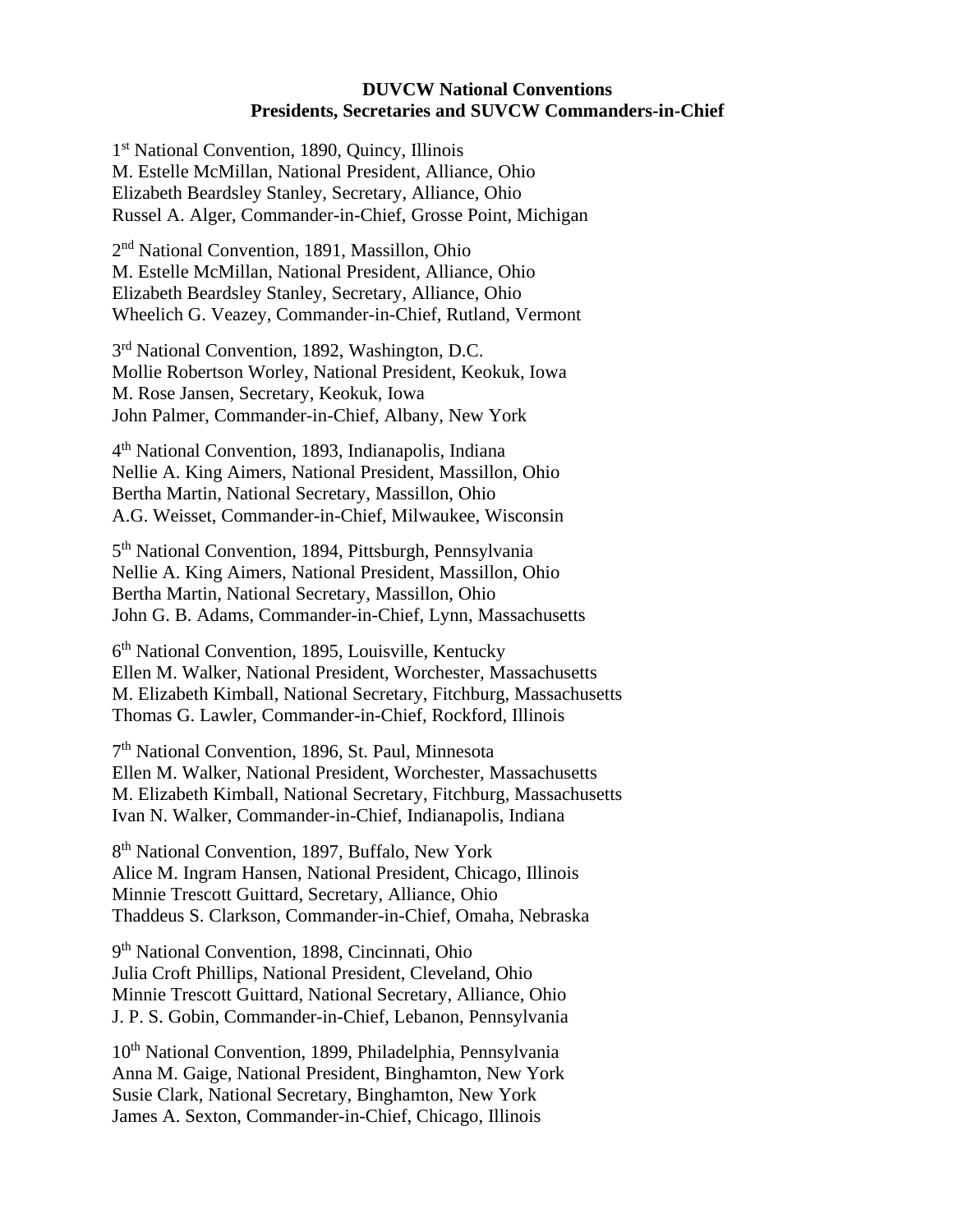11th National Convention, 1900, Chicago, Illinois M. Elizabeth Kimball, National President, Fitchburg, Massachusetts Vinnie Willis, National Secretary, Fitchburg, Massachusetts Albert D. Shaw, Commander-in-Chief, Watertown, New York

12th National Convention, 1901, Cleveland, Ohio Lillian E. Phillips, National President, Chicago, Illinois Ella M. Adair, National Secretary, Chicago, Illinois Leo Raasieur, Commander-in-Chief, St. Louis, Missouri (At this 34<sup>th</sup> National Encampment of the Grand Army of the Republic the "Daughters of Veterans" became officially allied with the Grand Army of the Republic.)

13th National Convention, 1902, Washington, D.C. Elizabeth Beardsley Stanley, National President, Alliance, Ohio Minnie Trescott Guittard, National Secretary, Alliance, Ohio Eli Torance, Commander-in-Chief, Minneapolis, Minnesota

No National Convention 1903 Carrie Westbrook, National President, Elmira, New York Anna Clark Gaige, National Secretary, Binghamton, New York Thomas J. Stewart, Commander-in-Chief, Norristown, Pennsylvania

14th National Convention, 1904, Boston, Massachusetts Carrie Westbrook, National President, Elmira, New York Anna Clark Gaige, National Secretary, Binghamton, New York John Black, Commander-in-Chief, Chicago, Illinois

15th National Convention, 1905, Denver, Colorado Ida E. Warren, National President, Worcester, Massachusetts C. Millie Leighton, National Secretary, Clinton, Massachusetts Wilmon W. Blackmar, Commander-in-Chief Boston, Massachusetts (Died in office) John R. King, Commander-in-Chief, Baltimore, Maryland

16th National Convention, 1906, Minneapolis, Minnesota Bertha M. Martin, National President, Massillon, Ohio Stella Herring, National Secretary, Massillon, Ohio James Tanner, Commander-in-Chief, Washington, DC

17<sup>th</sup> National Convention, 1907, Saratoga, New York Myrtle G. Kramer, National President, Chicago, Illinois Clara F. Hoover, National Secretary, Chicago, Illinois Robert B. Brown, Commander-in-Chief, Zanesville, Ohio

18th National Convention, 1908, Toledo, Ohio C. Millie Leighton, National President, Clinton, Massachusetts M. Althea Field, National Secretary, Clinton, Massachusetts Charles G. Burton, Commander-in-Chief, Nevada, Massachusetts

19th National Convention, 1909, Salt Lake City, Utah Clara F. Hoover, National President, Chicago, Illinois Myrtle G. Kramer, National Secretary, Chicago, Illinois Henry M. Nevius, Commander-in-Chief, Red Bank, New Jersey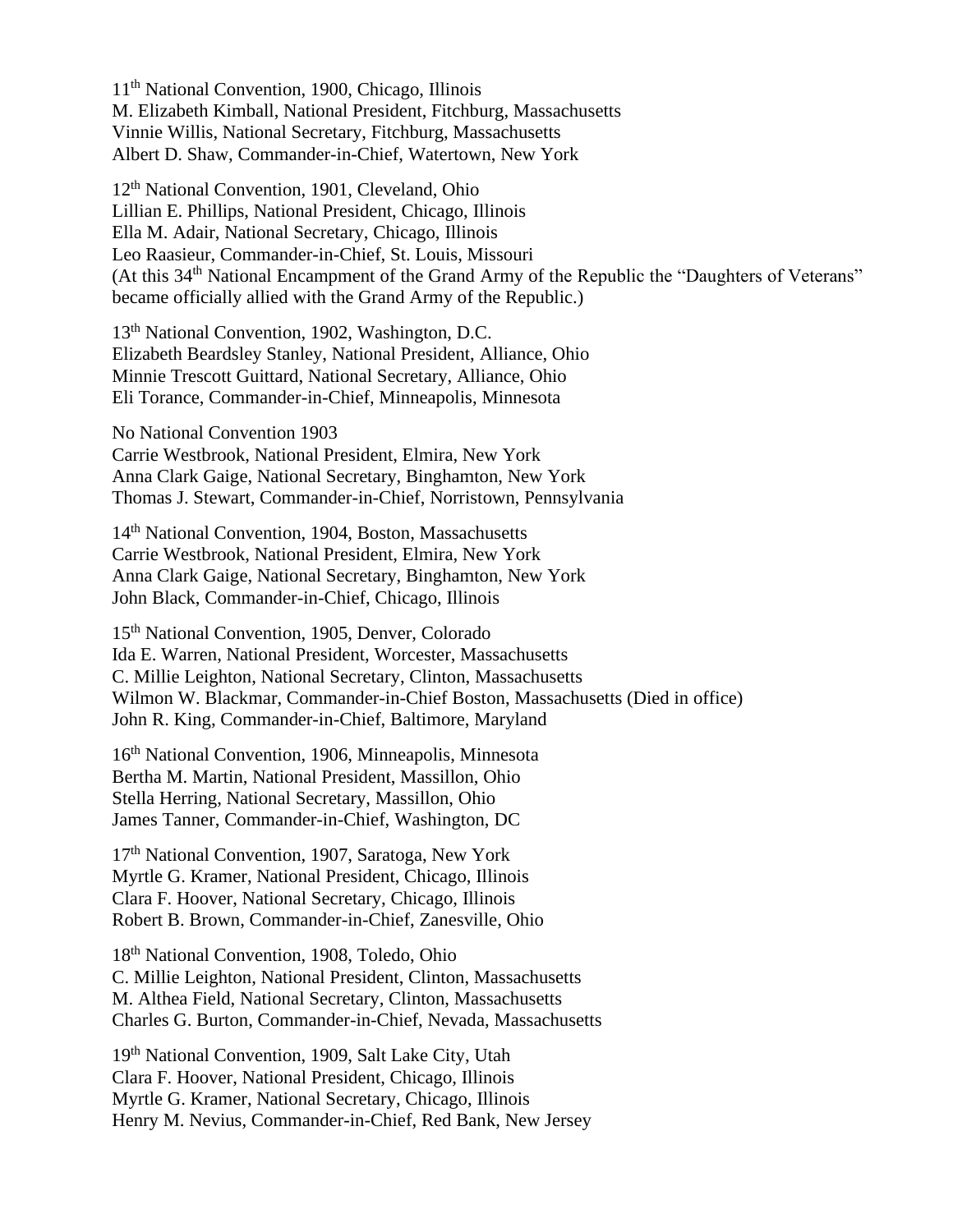20th National Convention, 1910, Atlantic City, New Jersey Minnie Trescott Guittard, National President, Alliance, Ohio Bessie Scott, National Secretary, Alliance, Ohio Samuel R. Van Sant, Commander-in-Chief, Minneapolis, Minnesota

21st National Convention, 1911, Rochester, New York Anna Kelly McGuffin, National President, Pueblo, Colorado Eva M. Kelly Cunning, National Secretary, Pueblo, Colorado John E.Gilman, Commander-in-Chief, Boston, Massachusetts

22nd National Convention, 1912, Los Angeles, California Philippine M. Schoeman, National President, Buffalo, New York Mary McEvoy Brinkworth, National Secretary, Buffalo, New York Harvey M. Trimble, Commander-in-Chief, Princeton, Illinois

23rd National Convention, 1913, Chattanooga, Tennessee Nina A. Littlefield, National President, Cambridge, Massachusetts Helen E. Littlefield, National Secretary, Cambridge, Massachusetts Alfred B. Beers, Commander-in-Chief, Bridgeport, Connecticut

24th National Convention, 1914, Detroit, Michigan May C. Kidder, National President, Amherst, New Hampshire Loretta C. Berry, National Secretary, Boston, Massachusetts Washington Gardner, Commander-in-Chief, Albion, Michigan

25th National Convention, 1915, Washington, DC Lula M. Carlin, National President, Chicago, Illinois Clara E. Randall, National Secretary, Oak Park, Illinois David J. Palmer, Commander-in-Chief, Washington, DC

26th National Convention, 1916, Kansas City, Missouri Katharine R. A. Flood, National President, Newton, Massachusetts Agnes I. McCoy, National Secretary, Sommerville, Massachusetts Elias R. Montfort, Commander-in Chief, Cincinnati, Ohio

27th National Convention, 1917, Boston, Massachusetts Myrtie W. Best, National President, Marietta, Ohio Edith E. Chapman, National Secretary, Marietta, Ohio William J. Patterson, Commander-in-Chief, Pittsburg, Pennsylvania

28th National Convention, 1918, Portland, Oregon Anne B. Dunham, National President, Lockport, New York Ella B. Craft, National Secretary, Rochester, New York Orlando A. Somers, Commander-in-Chief, Kokomo, Indiana

29th National Convention, 1919, Columbus, Ohio Estella M. Moore, National President, Chicago, Illinois Lulu M. Carlin, National Secretary, Chicago, Illinois Claredon E. Adams, Commander-in-Chief, Omaha, Nebraska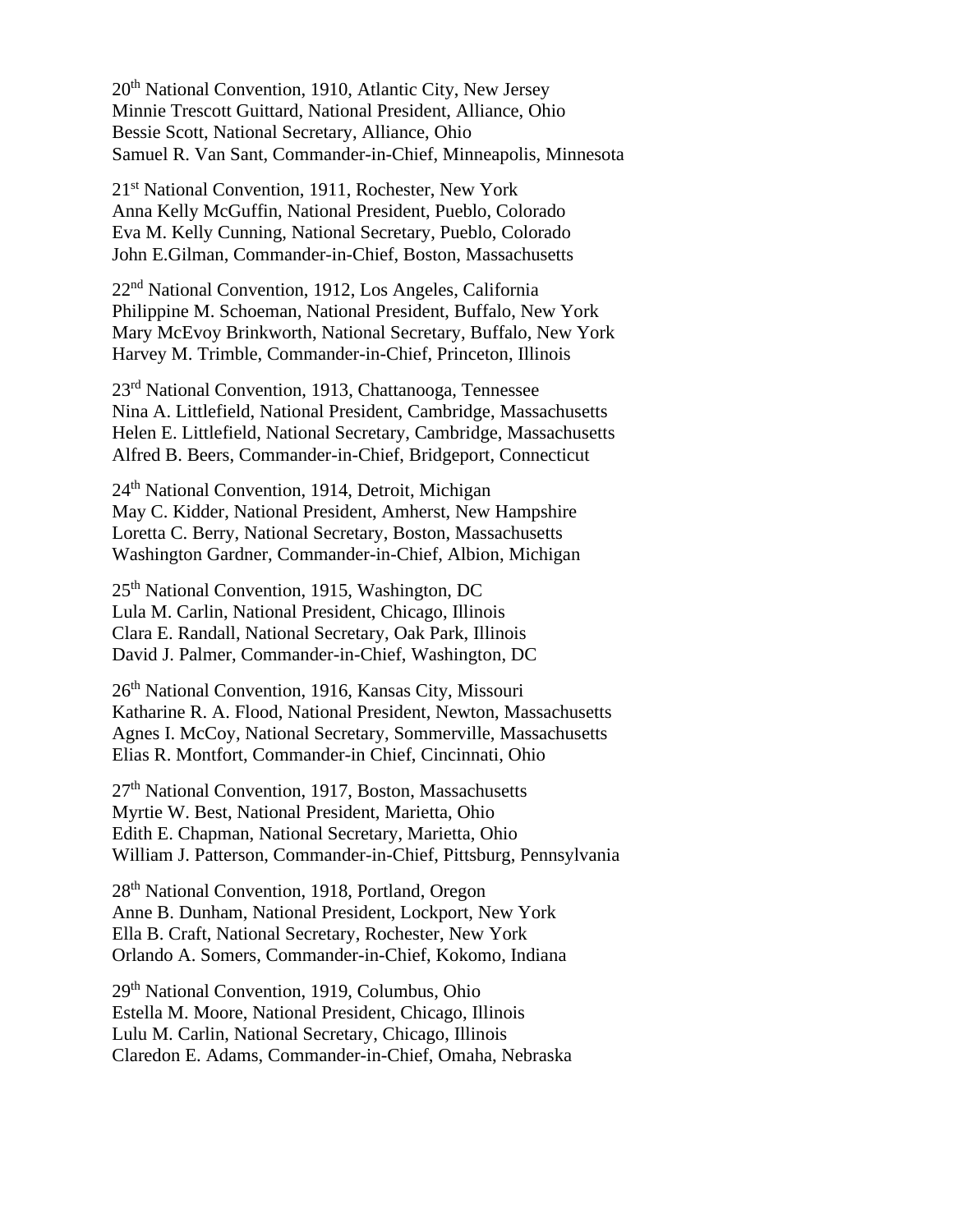30th National Convention, 1920, Indianapolis, Indiana Clara G. Yengling, National President, Cleveland, Ohio Hallie L. Everts, National Secretary, Cleveland, Ohio James D. Bell, Commander-in-Chief, Brooklyn, New York (Died in office) Daniel M. Hall, Commander-in-Chief, Columbus, Ohio

31st National Convention, 1921, Indianapolis, Indiana Nellie M. Goodman, National President, Roxbury, Massachusetts Anna M. Doyle National Secretary, Roxbury, Massachusetts William A. Ketcham, Commander-in-Chief, Indianapolis, Indiana

32nd National Convention, 1922, Des Moines, Iowa Louise M. Benson, National President, Oakland, Maine Mildred B. Libby, National Secretary, Oakland, Maine Lewis Stephen Pilcher, Commander-in-Chief, Brooklyn, New York

33rd National Convention, 1923, Milwaukee, Wisconsin Lola S. Elliott, National President, Des Moines, Iowa Nettie B. Koons, National Secretary, Des Moines, Iowa James W. Willett, Commander-in-Chief, Tama, Iowa

34th National Convention, 1924, Boston, Massachusetts Drusilla Ingalls Thayer, National President, Chicago, Illinois M. Katherine Compton, National Secretary, Chicago, Illinois Gaylord M. Saltzgaber, Commander-in-Chief, Van Wert, Ohio

35th National Convention, 1925, Grand Rapids, Michigan Maybelle Plymire, National President, San Francisco, California Edna Wadsworth, National Secretary, Los Angeles, California Louis F. Arensburg, Commander-in-Chief, East Millsboro, Pennsylvania

36th National Convention, 1926, Des Moines, Iowa Estelle M. H. Underhill, National President, Binghamton, New York Cora E. Gillis, National Secretary, Syracuse, New York John B. Inman, Commander-in-Chief, Springfield, Illinois (Name changed to Daughters of Union Veterans of the Civil War, 1861-1865)

37th National Convention, 1927, Grand Rapids, Michigan Agnes I. McCoy, National President, Fall River, Massachusetts Mattie R. Tucker, National Secretary, Sommerville, Massachusetts Francis A. Walsh, Commander-in-Chief, Milwaukee, Wisconsin

38th National Convention, 1928, Denver, Colorado Ida M. Glasgow, National President, Grand Rapids, Michigan Cassa Leonard Howe, National Secretary, Grand Rapids, Michigan Eldridge L. Hawk, Commander-in-Chief, Sacramento, California

39th National Convention, 1929, Portland, Maine Hazel L. Riley, National President, Chicago, Illinois Stella Donnell, National Secretary, Chicago, Illinois John Reese, Commander-in-Chief, Broken Bow, Nebraska (The special project of this administration was a permanent National Headquarters. To that end more than \$1,163.00 was raised through National Chief-of-Staff Anna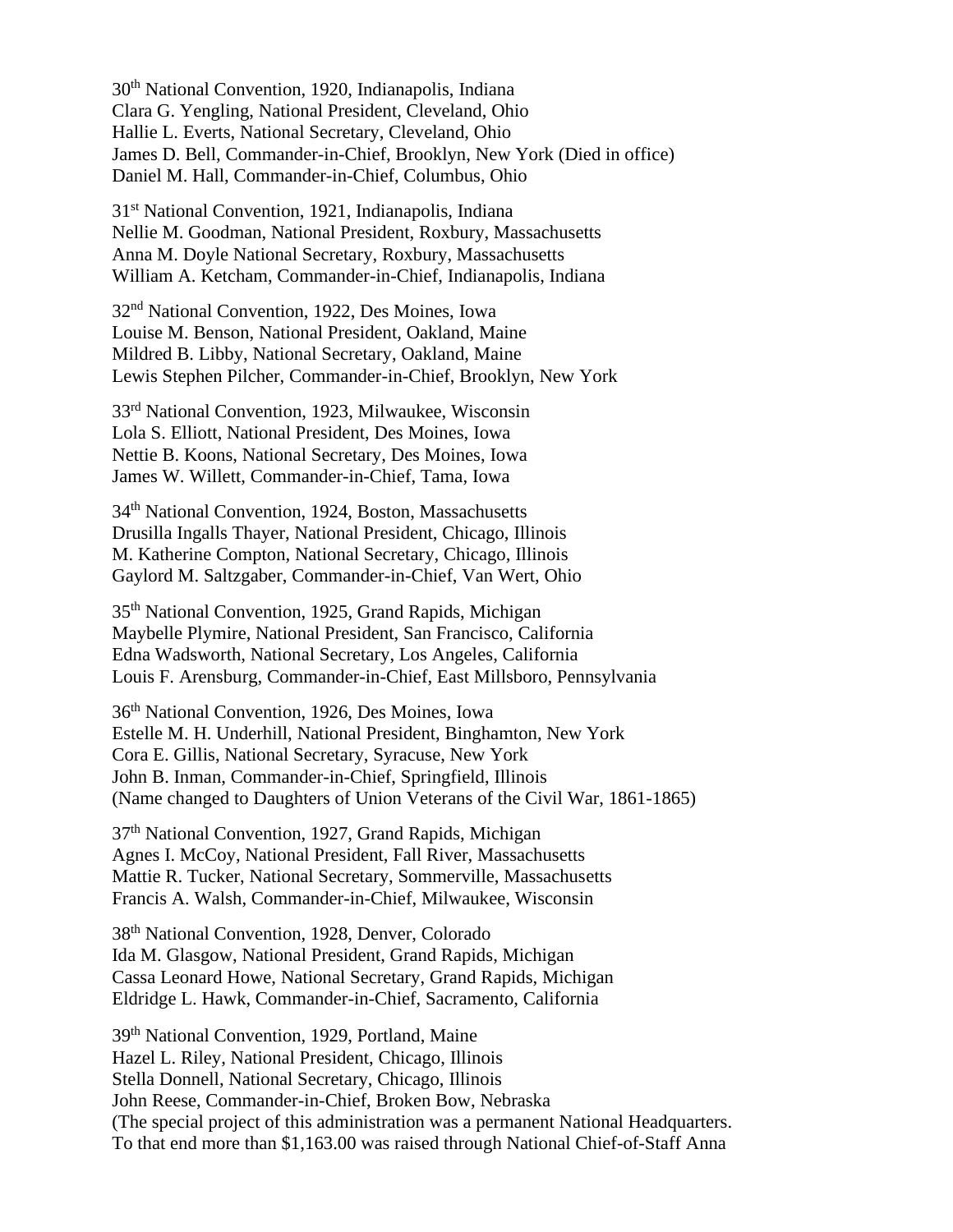Hage (McElroy) and her National Aides and National Special Aides.)

40th National Convention, 1930, Cincinnati, Ohio Grace Hurd, National President, Stanwood, Washington Mary M. Manning, National Secretary, Seattle, Washington Edwin J. Foster, Commander-in-Chief, Worcester, Massachusetts

41st National Convention, 1931, Des Moines, Iowa Elsie Chase, National President, Denver, Colorado (Resigned May 1931) Grace Hurd, National President, Stanwood, Washington (Elected by National Council, May 1931) Faye Epley, National Secretary, Fort Collins, Colorado James E. Jewell, Commander-in-Chief, Fort Morgan, Colorado

42nd National Convention, 1932, Springfield, Illinois Harriett J. Goetz, National President, Buffalo, New York Rose M. Sendker, National Secretary, Buffalo, New York Samuel P. Town, Commander-in-Chief, Philadelphia, Pennsylvania

43rd National Convention, 1933, Saint Paul, Minnesota Doris B. Merryman, National President, Toledo, Ohio Alta Schusterm, National Secretary, Toledo, Ohio William P. Wright, Commander-in-Chief, Chicago, Illinois (Died in office)

44th National Convention, 1934, Rochester, New York Dorothy D. Houghton, National President, Wichita, Kansas Maud L. White, National Secretary, Wichita, Kansas Russell C. Martin, Commander-in-Chief, Los Angeles, CA (National Headquarters purchased and dedicated in Washington, DC during this administration.)

45th National Convention, 1935, Grand Rapids, Michigan Matilda D. Roberts, National President, Gary, Indiana Bernice Hecht, National Secretary, Elkhart, Indiana Alfred E. Stacey, Commander-in-Chief, New York (The GAR Room in National Headquarters was furnished, dedicated and turned over to the Commander-in-Chief of the Republic during this administration.)

46th National Convention, 1936, Washington, DC Agnes Upell Boyce, National President, St. Paul, Minnesota Inez B. Farmer, National Secretary, Minneapolis, Minnesota Oley Nelson, Commander-in-Chief, Slater, Iowa

47th National Convention, 1937, Madison, Wisconsin Adelle Coman Murphy, National President, Mexico, New York Cora E. Gillis, National Secretary, Syracuse, New York C. H. Wm. Ruhe, Commander-in-Chief, Pittsburgh, Pennsylvania (Mortgage on National Headquarters burned during this administration.)

48th National Convention, 1938, Des Moines, Iowa Mary M. Manning, National President, Seattle, Washington Margaret F. Crowe, National Secretary, Seattle, Washington Overton H. Mennet, Commander-in-Chief, Los Angeles, California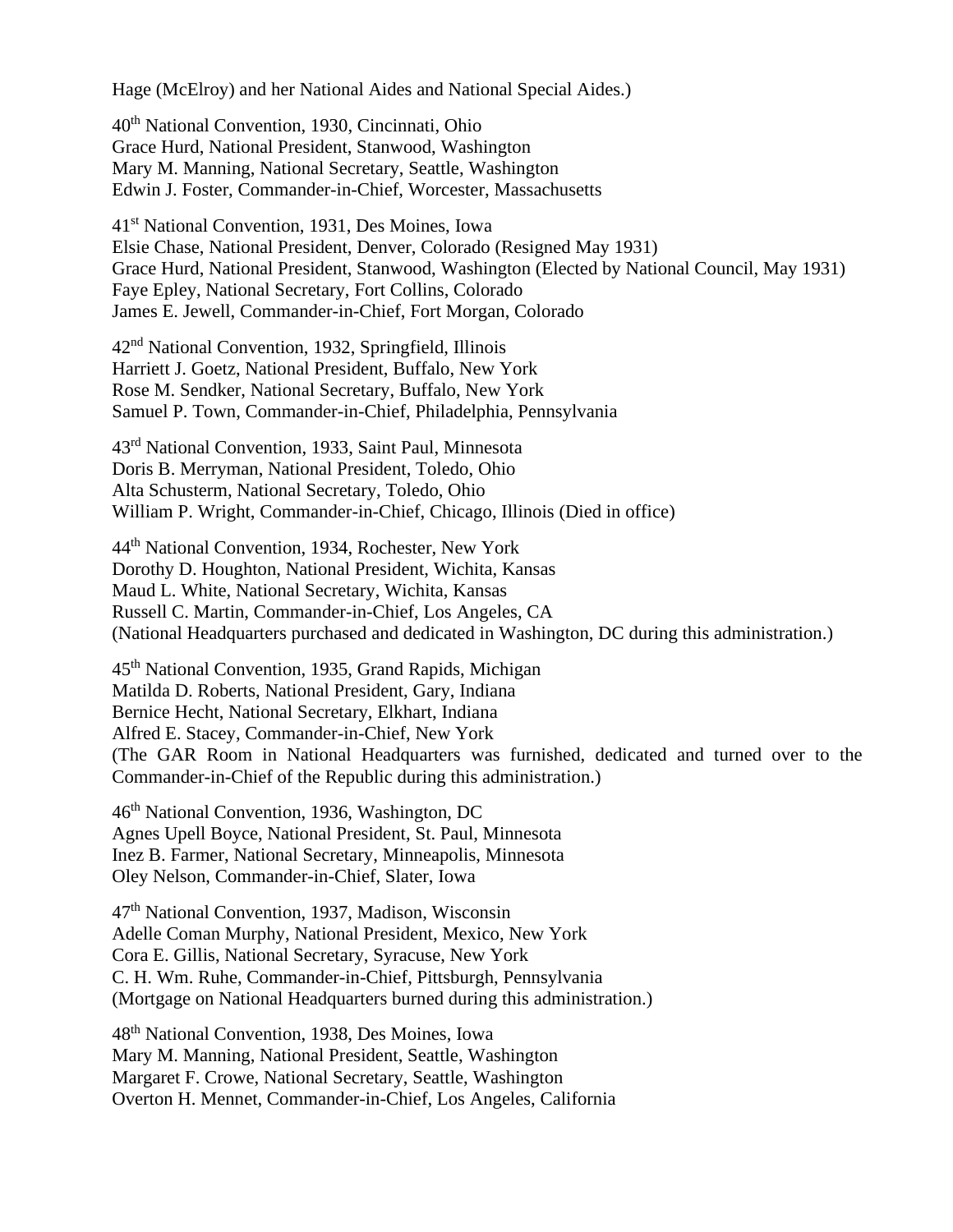49th National Convention, 1939, Pittsburgh, Pennsylvania Anne Raeyling, National President, Philadelphia, Pennsylvania Anna B. Dolan, National Secretary, Pittsburgh, Pennsylvania Robert M. Rownd, Commander-in-Chief, Ripley, New York

50th National Convention, 1940, Springfield, Illinois Bertha Mae Droz, National President, Mansfield, Ohio Mattie Creager, National Secretary, Uhrichsville, Ohio John Andrews, Commander-in-Chief, Chicago, Illinois

51<sup>st</sup> National Convention, 1941, Columbus, Ohio Mattie Reason Tucker, National President, Cranston, Rhode Island Agnes I. McCoy, National Secretary, Fall River, Massachusetts Wm. W. Nixon, Commander-in-Chief, Jewell, Kansas

52nd National Convention, 1942, Indianapolis, Indiana Glenola Gilchrist Sill, National President, Chicago, Illinois (Died in office) Erma Hard Chaplin, National President, Oakland, California Ethel M. Skinner, National Secretary, Chicago, Illinois

53rd National Convention, 1943, Milwaukee, Wisconsin Erma Hard Chaplin, National President, Oakland, California Edna Wadsworth, National Secretary, Los Angeles, California John S. Dumser, Commander-in-Chief, Oakland, California

54th National Convention, 1944, Des Moines, Iowa Ora Cox, National President, Medford, Oregon Marie Bennett, National Secretary, Portland, Oregon George H. Jones, Commander-in-Chief, Oxford, Maine

55th National Convention, 1945, Columbus, Ohio Beatrice D. Manning, National President, Manchester, Connecticut Georgia M. Bone, National Secretary, Hartford, Connecticut Isaac W. Sharp, Commander-in-Chief, Warsaw, Indiana

56th National Convention, 1946, Indianapolis, Indiana Emma R. McLaughlin, National President, Elm Grove, West Virginia Georgia M. Bone, National Secretary, Hartford, Connecticut Hiram R. Gale, Commander-in-Chief, Seattle, Washington

57th National Convention, 1947, Cleveland, Ohio Cora E. Gillis, National President, Jamestown, New York Carolyn Hastings, National Secretary, Pulaski, New York John H. Grate, Commander-in-Chief, Atwater, Ohio

58th National Convention, 1948, Grand Rapids, Michigan Anna B. Dolan, National President, Pittsburg, Pennsylvania Margaret Schwing, National Secretary, Jamestown, Pennsylvania Robert M. Rownd, Commander-in-Chief, Ripley, New York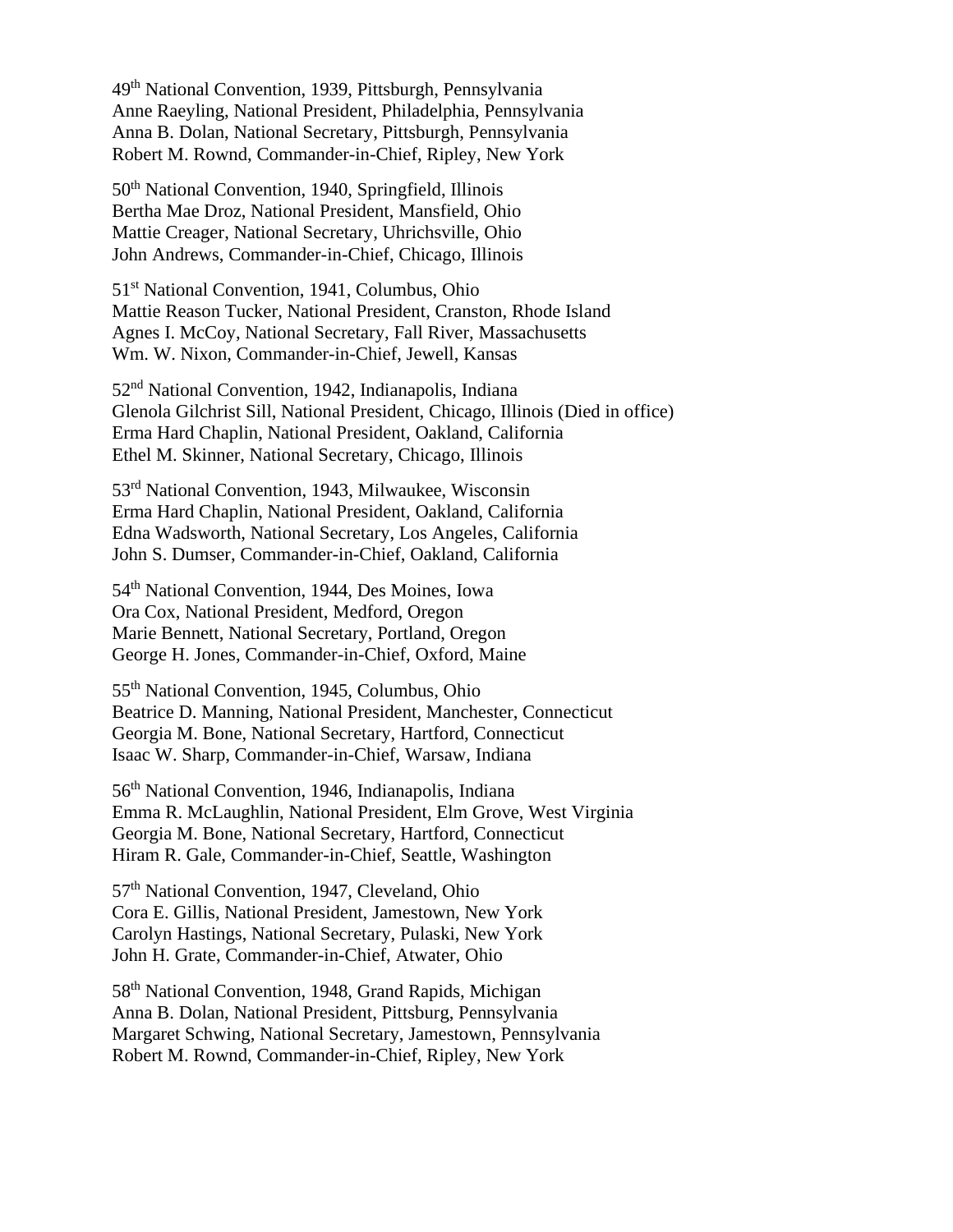59th National Convention, 1949, Indianapolis, Indiana Bernice B. Hecht, National President, Elkhart, Indiana Bertha M. Robbins, National Secretary, Mishawaka, Indiana Theodore A. Penland, Commander-in-Chief, Vancouver, Washington (Final Encampment of GAR)

60th National Convention, 1950, Los Angeles, California Clara Mosher, National President, Los Angeles, California Berttena Boyle, National Secretary, Los Angeles, California

61st National Convention, 1951, Chicago, Illinois Esther M. Schooler, National President, Cincinnati, Ohio Lovell Faulkner, National Secretary, Cincinnati, Ohio

62nd National Convention, 1952, Boston, Massachusetts Jennie M. Moriarty, National President, Pawtucket, Rhode Island Anna B. Steere, National Secretary, Bristol, Rhode Island

63rd National Convention, 1953, Milwaukee, Wisconsin Georgia M. Bone, National President, Hartford, Connecticut B. Gladys MacKinnon, National Secretary, Hartford, Connecticut

64th National Convention, 1954, Portland, Oregon Emma R. Cadieux, National President, Chicago, Illinois Harriette F. Gould, National Secretary, Glen Elwyn, Illinois

65th National Convention, 1955, Cincinnati, Ohio Bessie L. Smith, National President, St. Louis, Missouri Elizabeth Jeans, National Secretary, St. Louis, Missouri

66th National Convention, 1956, St. Louis, Missouri Ruth M. Jordan, National President, Portland, Maine Alice M. Frank, National Secretary, Portland, Maine

67th National Convention, 1957, Buffalo, New York Bernice L. Way, National President, Lincoln, Nebraska Rose M. Medley, National Secretary, Lincoln, Nebraska

68th National Convention, 1958, Tulsa, Oklahoma Ylavaune Howard, National President, Massillon, Ohio Beatrice Vogel, National Secretary, Columbus, Ohio

69th National Convention, 1959, Detroit, Michigan Inez B. Farmer, National President, Minneapolis, Minnesota Eva Fischer, National Secretary, St. Paul, Minnesota

70th National Convention, 1960, Miami Beach, Florida Bertha M. Robbins, National President, Mishawaka, Indiana M. Louise Colclesser, National Secretary, Mishawaka, Indiana

71st National Convention, 1961, Lincoln, Nebraska Ruth Miller Hayes, National President, Peoria, Illinois Gertrude McCarthy, National Secretary, Chicago, Illinois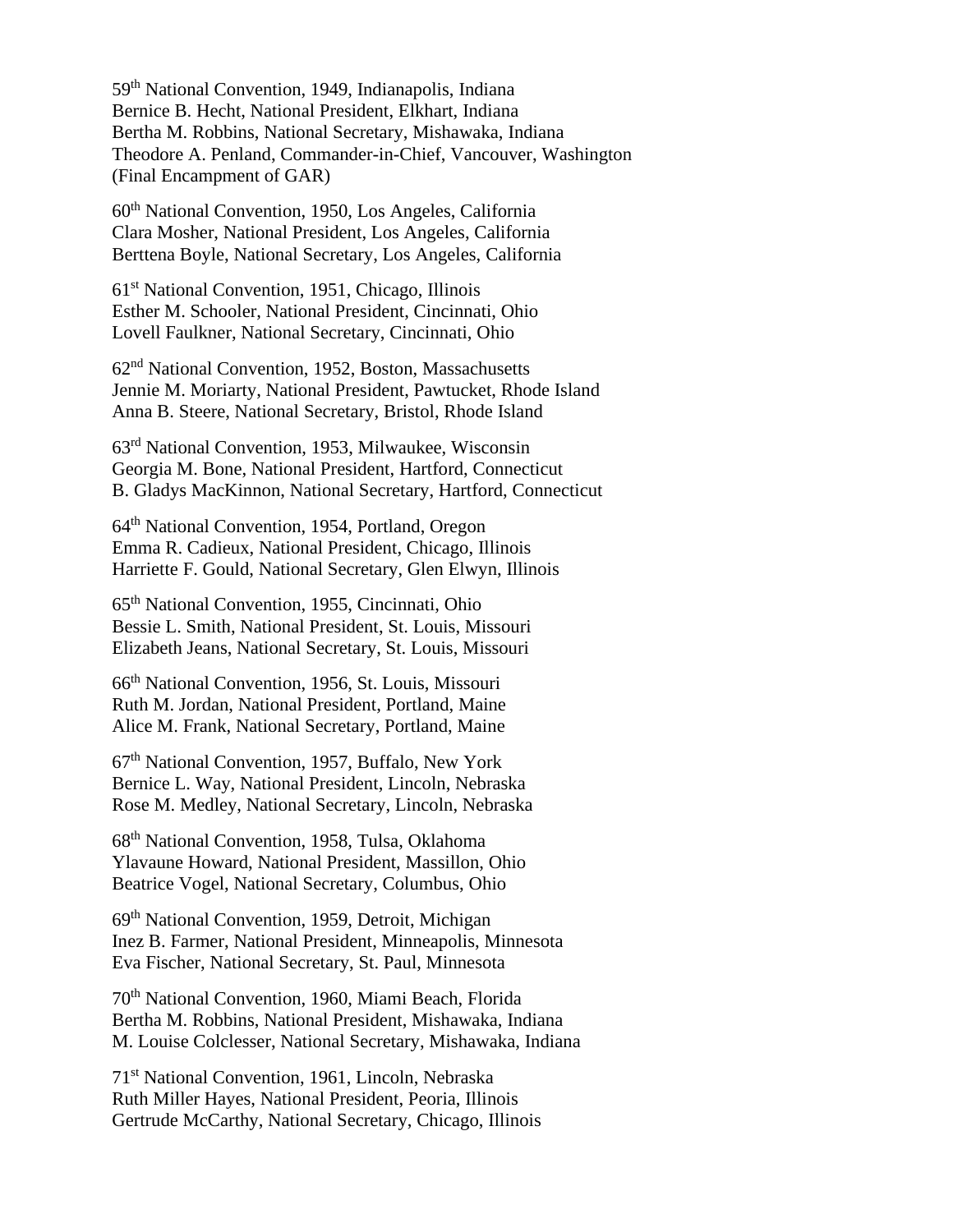72nd National Convention, 1962, Springfield, Illinois Marie Robinson, National President, Lansing, Michigan Gertude Fuller, National Secretary, Lansing, Michigan

73rd National Convention, 1963, Cleveland, Ohio Dema E. Smith, National President, Tulsa, Oklahoma Nell Fangel, National Secretary, Tulsa, Oklahoma

74th National Convention, 1964, Washington, DC Isabelle Smith Piper, National President, Ottumwa, Iowa Pearl Harness, National Secretary, Ottumwa, Iowa

75th National Convention, 1965, Los Angeles, California Irene Lawhead, National President, Portland, Oregon Mary Hermanson, National Secretary, Portland, Oregon

76th National Convention, 1966, Hartford, Connecticut Bess Kapp, National President, Gettysburg, Pennsylvania Annamae Berhalter, National Secretary, Gettysburg, Pennsylvania

77th National Convention, 1967, Wichita Kansas Etta May Gunn, National President, McCook, Nebraska Neva Lofton, National Secretary, McCook, Nebraska

78th National Convention, 1968, Seattle, Washington Jessie Bond Lord, National President, Newton, Iowa Winifred E. Brown, National Secretary, Wichita, Kansas

79th National Convention, 1969, Buffalo, New York Dorothea Meyers, National President, Canton, Ohio May Hayden, National Secretary, Canton, Ohio

80th National Convention, 1970, Springfield, Illinois Faetta Fern Bell, National President, Los Angeles, California Rachael Steele, National Secretary (filled vacancy)

81st National Convention, 1971, St. Louis, Missouri Bertha M. Loomis, National President, Binghamton, New York Lila C. Phillips, National Secretary, Mt. Upton, New York

82nd National Convention, 1972, Hartford, Connecticut Grace Perkins Broderick, National President, Ledyard, Connecticut Hazel B. Cummings, National Secretary, Reading, Massachusetts

83rd National Convention, 1973, Des Moines, Iowa Harriette F. Gould, National President, Winfield, Illinois Mary L. Thompson, National Secretary, Chicago, Illinois

84th National Convention, 1974, San Francisco, California Ellenor Larsen, National President, Kimball, Nebraska Clara Potter, National Secretary, Grover, Colorado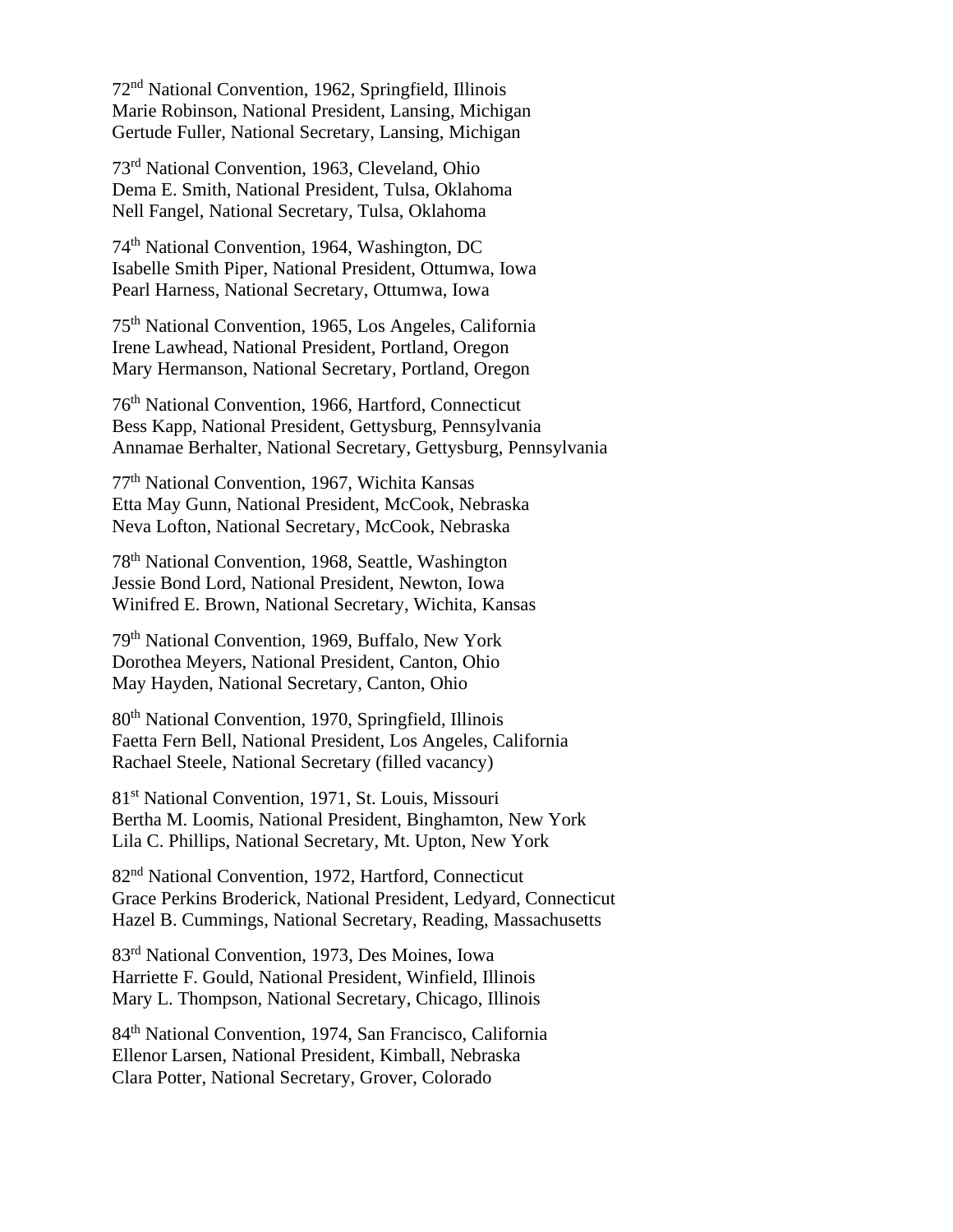85 th National Convention, 1975, Wichita, Kansas Winifred E. Brown, National President, Wichita, Kansas Marguerite Lewis, National Secretary, Wichita, Kansas

86th National Convention, 1976, Baltimore, Maryland Ellen J. Beckman, National President, Hyattsville, Maryland Grace B. Green, National Secretary, Washington, DC

87th National Convention, 1977, Grand Rapids, Michigan Lila J. O'Donnell, National President, Mason City, Iowa Lois Riekens, National Secretary, Mason City, Iowa

88th National Convention, 1978, Vancouver, Washington Anna Kinnison, National President. Bellwood, Nebraska Dorothy Forre, National Secretary, Bellwood, Nebraska

89th National Convention, 1979, Tulsa, Oklahoma Jane L. Riley, National President, Chicago, Illinois Phyllis M. Hartwig, National Secretary, Chicago, Illinois

90th National Convention, 1980, Springfield, Illinois Lois Jean Hilcox, National President, Spokane, Washington Marian Haskins, National Secretary, Port Townsend, Washington

91st National Convention, 1981, Wichita, Kansas Marguerite M. Lewis, National President, Wichita, Kansas Cleora B. Jacobs, National Secretary, Wichita, Kansas

92nd National Convention, 1982, Las Vegas, Nevada Bessie Coates, National President, Ontario, New York Betty Myers, National Secretary, Ontario, New York

93rd National Convention, 1983, Niagara Falls, New York Dorothy Archdeacon, National President, Shelby, Ohio Susan Brown, National Secretary, Clinton, Ohio

94th National Convention, 1984, Bloomington, Minnesota Agnes McVeigh Brooks, National President, Norman, Oklahoma Bertha Loomis, PNP, National Secretary, Binghamton, New York

95<sup>th</sup> National Convention, 1985, Canton, Ohio Kay Marie Hoecker, National President, Delevan, Wisconsin Daisy Myers, National Secretary, Omaha, Nebraska

96<sup>th</sup> National Convention, 1986, Grand Island, Nebraska Gwenda F. Matheny, National President, Wichita, Kansas Marguerite Lewis, PNP, National Secretary, Wichita, Kansas

97<sup>th</sup> National Convention, 1987, Harrisburg, Pennsylvania Annamae D. Berhalter, National President, Reading Pennsylvania Mary Jane Fisher, National Secretary, Wyomissing, Pennsylvania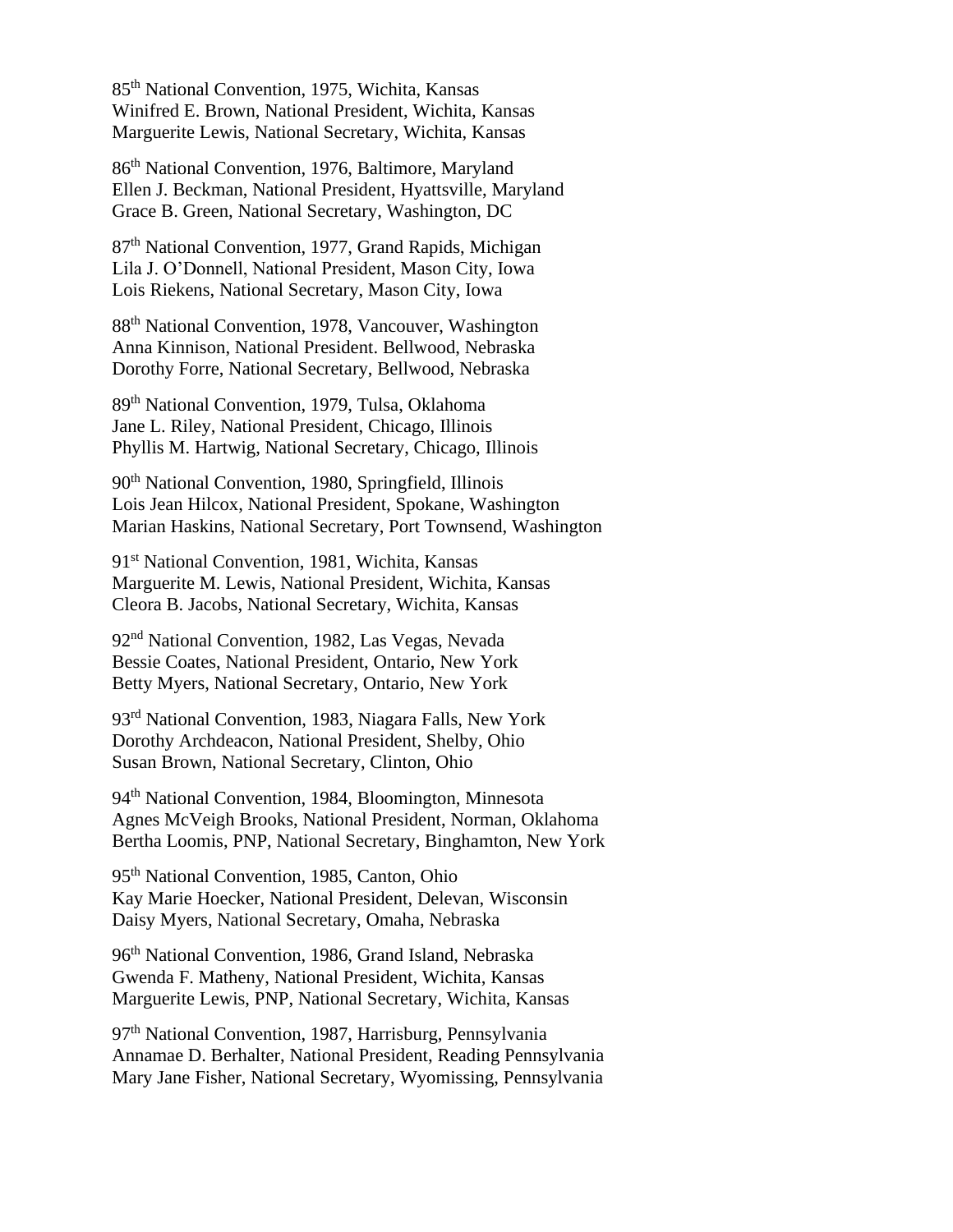98th National Convention, 1988, Spokane, Washington Nina Fontella Ninas, National President, St. Louis, Missouri Ruth Marie Funck, National Secretary, St. Louis, Missouri

99th National Convention, 1989, Waterville, Maine Mary Evelyn Petry, National President, Akron, Ohio Carrie R. Rooks, National Secretary, Gnadenhutten, Ohio

100th National Convention, 1990, Springfield, Illinois Ada Mertz, National President, San Pedro, California Ruth R. Morrow, National Secretary, Santa Barbara, California

101st National Convention, 1991, Indianapolis, Indiana Gail M. Seitz, National President, St. Clair Shores, Michigan Lola Evans, National Secretary, Warren, Michigan

102nd National Convention, 1992, Des Moines, Iowa Irene R. Berg, National President, Veradale, Washington Marian Haskins, National Secretary, Port Washington, Washington

103rd National Convention, 1993, Oklahoma City, Oklahoma Betty Ann Crozier, National President, Knoxville, Iowa Kathleen Smith, National Secretary, Knoxville, Iowa

104<sup>th</sup> National Convention, 1994, Lansing, Michigan Dorothy K. Colantuono, National President Omaha, Nebraska Beulah Goggins, National Secretary, Omaha, Nebraska

105th National Convention, 1995, Kearney, Nebraska Ruth Marie Funck, National President, St. Louis, Missouri Anna Funck, National Secretary, Hinsdale, Illinois

106th National Convention, 1996, St. Louis, Missouri Theda Alice Bagley Klein Cole, National President, Kokomo, Indiana Joan Davis, National Secretary, Fort Wayne, Indiana

107th National Convention, 1997, Brooklyn Park, Minnesota Helen Meyer, National President, LeCenter, Minnesota Theda Frost, National Secretary, LeSueur, MN

108th National Convention, 1998, Canton, Ohio Beverly Goodenough, National President, Celina, Ohio Jill Schaffer, National Secretary, Huber Heights, Ohio

109th National Convention, 1999, Portland, Maine Gail Irene Briggs Butterfield, National President, South Paris, Maine Sally Sawyer, National Secretary, Bryant Pond, Maine

110th National Convention, 2000, Springfield, Illinois Roena Bayes, National President, Fairfield, Pennsylvania Charlene Konersmann, National Secretary, Maplewood, Missouri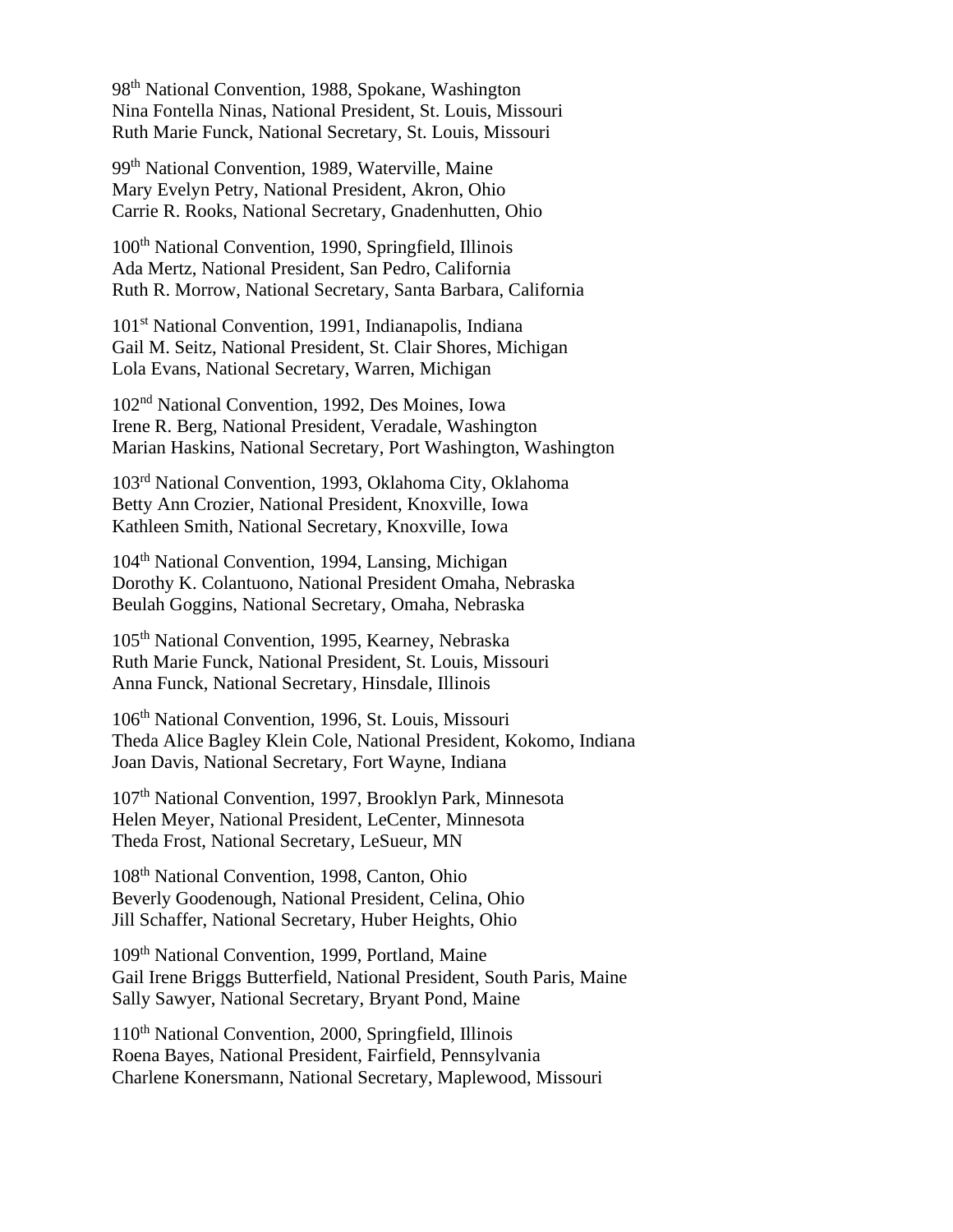111th National Convention, 2001, Canton, Ohio Janeth Seyfang, National President, Cheyenne, Wyoming Lucile Nitzel, National Secretary, Fort Morgan, Colorado

112th National Convention, 2002, Springfield, Missouri Shirley Boris, National President, Sodus, New York Nancy Karasinski, National Secretary, Sodus Point, New York

113th National Convention, 2003, Omaha, Nebraska Celestine Hollings, National President, Detroit, Michigan Ruth Reynolds, National Secretary, Chicago, Illinois

114th National Convention, 2004, Fort Wayne, Indiana Donna Wood, National President, Albany, Oregon Beverly Przybylski, National Secretary, Beaverton, Oregon

115th National Convention, 2005, Clear Lake, Iowa Ozzie Thompson, National President, Comstock, Wisconsin Kay Moore, National Secretary, Stillwater, Minnesota

116th National Convention, 2006, Harrisburg, Pennsylvania Lesley Dean, National President, Stoneham, Maine Sally Sawyer, National Secretary, Bryant Pond, Maine

117th National Convention, 2007, St. Louis, Missouri Patricia Mullenix, National President, Kahoka, Missouri Sharleen Byrne, National Secretary, Kahoka, Missouri

118th National Convention, 2008, Indianapolis, Indiana Beverly Waltz Massey, National President, Columbus, IN (Died in office March 28, 2008) Judy Frohm, National President, Omaha, Nebraska Wenda Fore, National Secretary, Jenison, Michigan

119th National Convention, 2009, South Portland, Maine Judy Frohm, National President, Omaha, Nebraska Arlene Rudebusch, National Secretary, Lincoln, Nebraska

120th National Convention, 2010, Springfield, Illinois Betty Ann Tuner, National President, Las Vegas, Nevada Nancy Chotkey, National Secretary, Oklahoma City, Oklahoma

121<sup>st</sup> National Convention, 2011, Syracuse, New York Patricia Kottemann, National President, Alexandria, Virginia Charlene Konersman, National Secretary, Maplewood, Missouri

122nd National Convention, 2012, Los Angeles, California Barbara Waltz Stone, National President, Columbus, Indiana Sarah Meyer, National Secretary, Alpharetta, Georgia

123rd National Convention, 2013, Lincoln, Nebraska Carole Morton, National President, Granada Hills, California Beth Collier, National Secretary, Redondo Beach, California